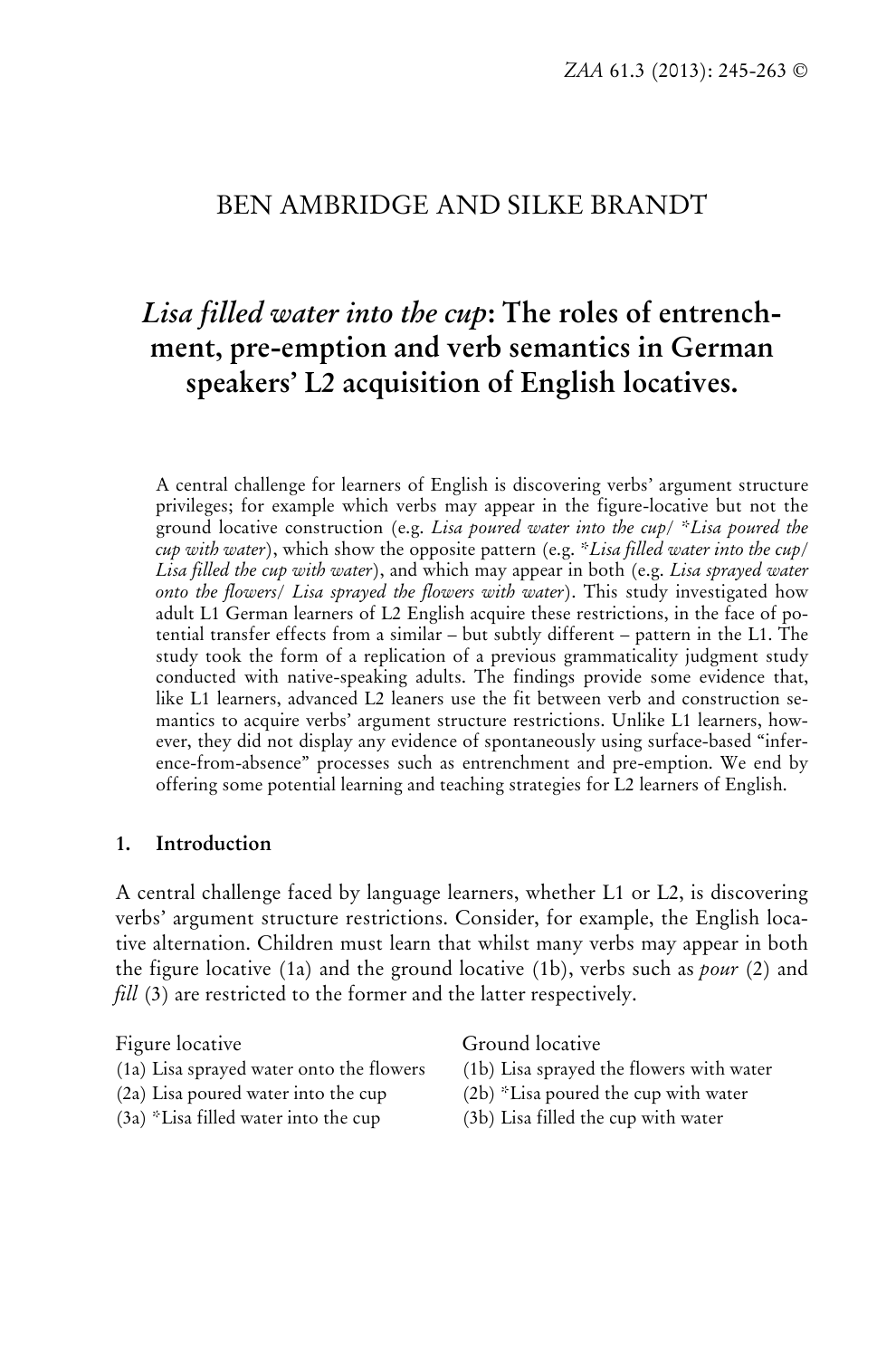These restrictions are rather complex and, as such, are not yet fully mastered even by native English-speaking 5-6 year olds (Ambridge, Pine and Rowland 2012).

German speakers learning English as a second language face perhaps an even greater challenge, as they must learn these restrictions despite potentially damaging transfer from the L1: Although German has a locative alternation that is, in many respects, similar to English, some verbs behave quite differently to their English equivalents (e.g. Frense and Bennett 1996, Brinkmann 1997). For example, whilst English *pour* and *fill* are the archetypal figure-only and ground-only verbs, their German equivalents appear in both constructions (though groundlocative *gießen '*pour' is mainly restricted to a particular kind of ground object: plants/flowers).

| Figure locative                      | Ground locative                                                                       |
|--------------------------------------|---------------------------------------------------------------------------------------|
|                                      | (4a) Lisa gießt Regenwasser auf die Blumen (4b) Lisa gießt die Blumen mit Regenwasser |
| (5a) Lisa füllt Wasser in den Becher | (5b) Lisa füllt den Becher mit Wasser                                                 |

An additional complication is that many German alternating and figure-only verbs have a related, morphologically-derived form (usually *be-*, but more rarely *ab-, voll-, ueber-* or *leer-*) that is ground-only:

| Figure locative                          | Ground locative                          |
|------------------------------------------|------------------------------------------|
| (6a) *Lisa befüllte Wasser in den Becher | (6b) Lisa befüllte den Becher mit Wasser |

Predicting exactly what kind of transfer effects this phenomenon will cause is not straightforward. One possibility is that L1 German learners of L2 English might incorrectly assume that some English alternating verbs are in fact groundonly, on the basis that there exists a ground-only translational equivalent in German (albeit a prefixed one). Another is that these learners might incorrectly assume that some English figure-only verbs are alternating because they alternate in German (at least if one adds a prefix). A third possibility is that these learners might incorrectly assume that some English alternating verbs are in fact figureonly because (a) the unmarked German form is figure-only (e.g. *spucken* 'spit' is figure-only, whilst *vollspucken* is ground-only) and (b) all English forms are unmarked. Whichever one of these possibilities is correct, we would expect few transfer effects for ground-only verbs, as most English ground-only verbs are also ground-only in German, though *fill* is a notable exception (see Appendix  $1^{\frac{1}{2}}$  $1^{\frac{1}{2}}$  $1^{\frac{1}{2}}$  $1^{\frac{1}{2}}$ .

-

<span id="page-1-1"></span><span id="page-1-0"></span>Note that the translation equivalents provided in the Appendix are based on the English test sentences. For example, "pour" has more than one translation equivalent, but in the context of the English test sentences ("Homer poured water/tea/sauce into/onto the cup/mug/dinner") the closest translation equivalent is "gießen". In some cases, when the meaning of the verbs were slightly different across the English test sentences, we provide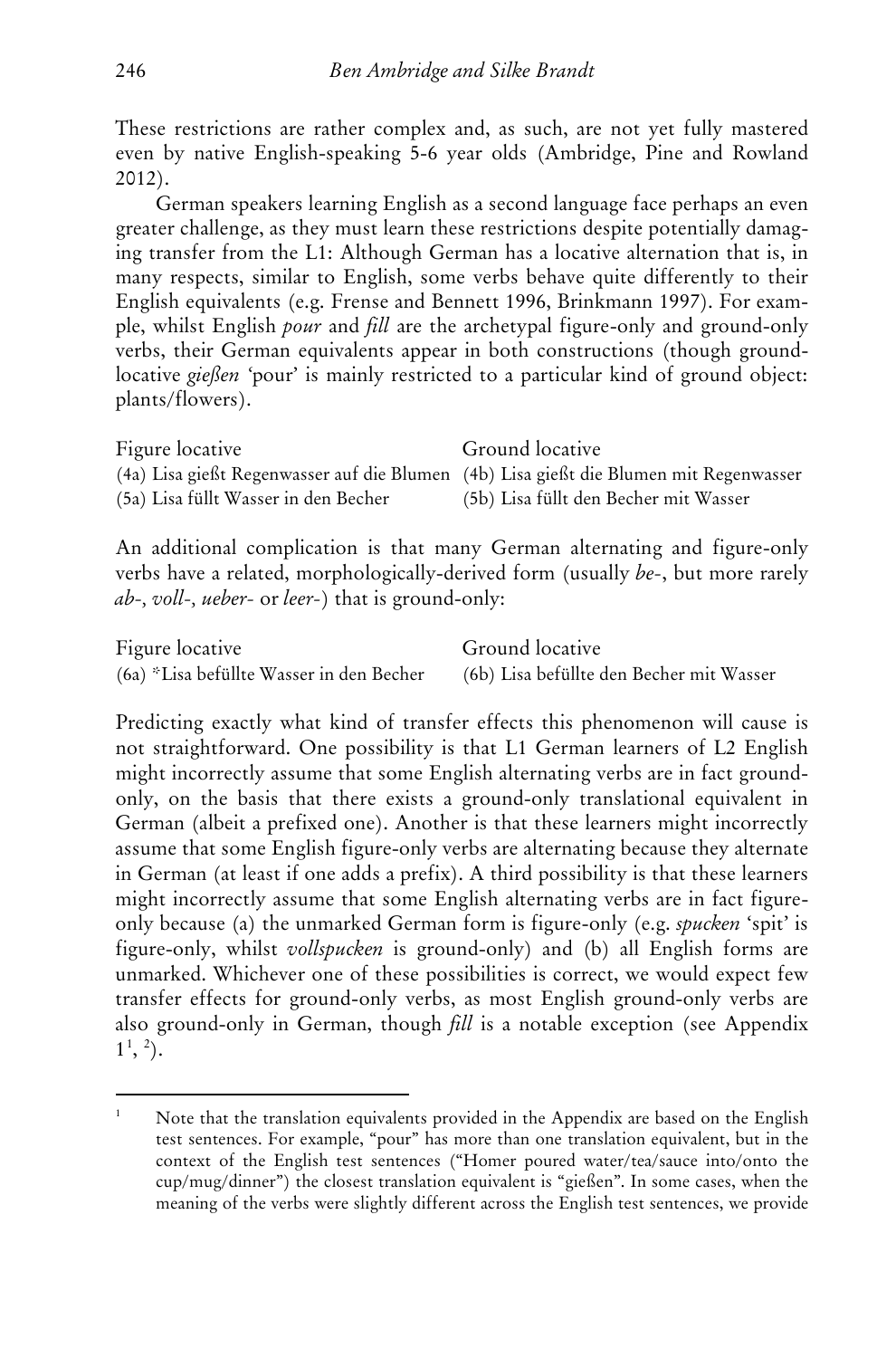The aim of the present study is to investigate how, in the face of these potentially serious transfer effects, German L2 English learners acquire verbs' argument structure restrictions with respect to the locative constructions. Our strategy is to replicate with this population a recent grammaticality judgment study that investigated the mechanisms by which L1 learners of English acquire these restrictions (Ambridge, Pine and Rowland 2012).

There exists a considerable body of work investigating how native learners of English acquire verbs' argument structure restrictions (see Ambridge et al. 2013 for a review). This research has provided support for three proposals.

According to the *entrenchment* hypothesis (Braine and Brooks 1995), if a learner repeatedly encounters (a) a particular verb (e.g. *pour*) and (b) a particular construction (e.g. the ground locative) but never a collocation of the two, she infers that such uses (e.g. \**Lisa poured the cup with water*) are ungrammatical ("else I would have heard it by now"). Entrenchment is a probabilistic, statistical-learning process. Each occurrence of a verb contributes to an ever-strengthening probabilistic inference that non-attested uses are not permitted. This hypothesis predicts that, all other things being equal, overgeneralization errors with higher frequency verbs (e.g. *\*Lisa poured the cup with water*) will be (a) produced less often and (b) rated as more unacceptable than equivalent errors with lower frequency verbs (e.g. *\*Lisa dribbled the cup with water*). The grammaticality judgment study of Ambridge et al. (2012) demonstrated that 5-6 year olds, 9-10 year olds and adults all show an entrenchment effect for locative overgeneralization errors of this type. Entrenchment effects have also been observed for other constructions, in both production and judgment studies (e.g. Brooks et al. 1999, Stefanowitsch 2008, Theakston 2004, Ambridge et al. 2008).

According to the *pre-emption* hypothesis (e.g. Goldberg 1995), overgeneralization errors (e.g. *\*Lisa poured the cup with water*) are probabilistically blocked not by *any* use of the relevant verb, but by uses in nearly-synonymous constructions (e.g. *Lisa poured water into the cup*). The claim is that the learning mechanism registers a mismatch between the expected verb+construction collocation and the one that is observed. For example, hearing *Lisa poured water into the cup* when *\*Lisa poured the cup with water* would have been at least as felicitous given the speaker's intended meaning constitutes probabilistic evidence against the grammaticality of the latter formulation. Thus the pre-emption hypothesis predicts a negative correlation between the acceptability of a given error (e.g. *pour*+ground locative construction, as in \**Lisa poured the cup with water*) and the frequency of that verb in the most nearly synonymous construction; in this case, the figure locative (e.g. *Lisa poured water into the cup*). Entrenchment,

-

more than one translation equivalent. For example, in the sentence "Bart brushed paint onto the statue", the verb is best translated as "pinseln". However, in the sentence "Homer brushed leaves off the lawn" the same verb is best translated as "harken".

<sup>&</sup>lt;sup>2</sup> The translations were supplied by a native German speaker, who is an advanced learner of English and a lecturer at a UK University (the second author).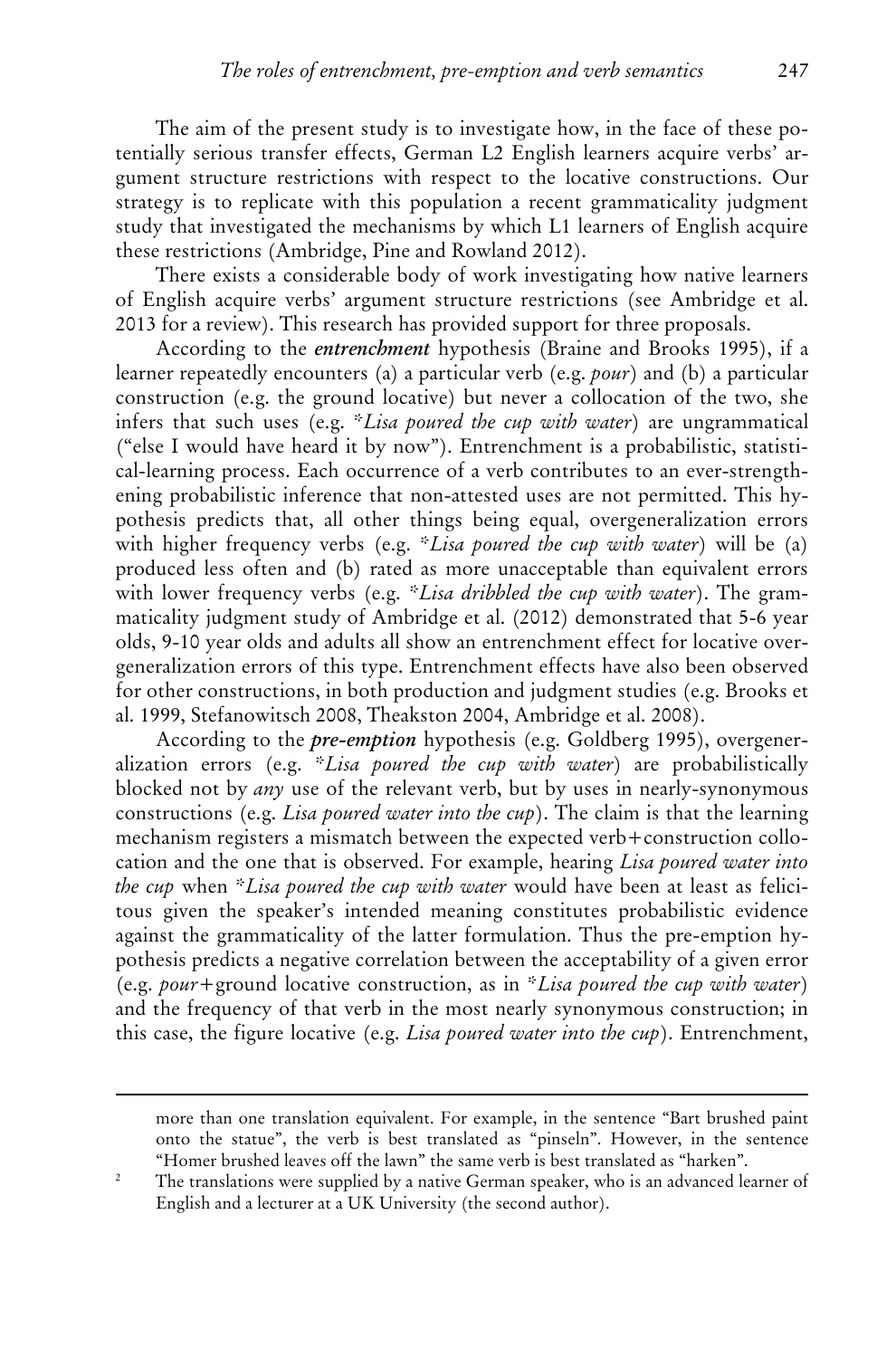in contrast, predicts a negative correlation between the acceptability of a given error and *overall* verb frequency.

These predictions are obviously difficult to disentangle, given that, in any corpus, the two counts are highly correlated. For errors involving the locative constructions, Ambridge, Pine and Rowland (2012) found support for both factors, but with some evidence of a larger effect for entrenchment (though perhaps only because the entrenchment measure inevitably shows more variance than the pre-emption measure). Certainly, studies that have focused on preemption (e.g. Brooks and Tomasello 1999, Brooks and Zizak 2002, Boyd and Goldberg 2011, Goldberg 2011) have found evidence for this effect.

The third mechanism that learners seem to use to acquire verbs' argument structure restrictions is *fit between verb and construction semantics*. There exist both class-based and more probabilistic versions of this account (e.g. Pinker 1989, Ambridge, Pine and Rowland 2012), but both share the same basic assumption: Each construction has its own independent meaning (e.g. Goldberg 1995), and only verbs whose meanings are sufficiently compatible with this construction meaning may appear in the construction. Roughly speaking, the English figure-locative construction denotes *motion of a substance into a container or location, often in a particular manner*, whilst the English ground-locative construction denotes a *state-change on the part of the container or location* (e.g. Pinker 1989). Thus "manner" verbs (e.g. *pour, dribble, drip*) can appear in the figurebut not the ground-locative construction, whilst "end-state" verbs (e.g. *fill, flood, cover*) show the opposite pattern. Verbs that alternate between the two (e.g. *spray, stack, scatter*) are assumed to denote both particular manners and particular end-states.

In order to test this hypothesis, Ambridge, Pine and Rowland (2012) asked adults to rate 60 verbs (20 figure-only, 20 ground-only, 20 alternating) for the extent to which they exhibit each of 18 semantic properties thought to be relevant to the meanings of the figure- and ground-locative constructions. These ratings were combined to yield seven composite predictors ("manner", "endstate", "splattering", "joining", "stacking", "gluing", "smearing"). Together, these predictors were able to significantly predict by-verb differences in participants' preference for figure- over ground-locative uses, for all age groups studied (5-6, 9-10, adults; see also Gropen, Hollander and Goldberg 1991a,b). Similar findings for other English constructions were observed by Ambridge (2013) and Ambridge et al. (2012).

Thus there is evidence to suggest that L1 learners of English use entrenchment, pre-emption and verb+construction semantics to acquire verbs' argument structure restrictions with reference to the locative (and other) constructions. In the present study, we investigate whether the same is true for L1 German learners of English by replicating the study of Ambridge, Pine and Rowland (2012) with this population.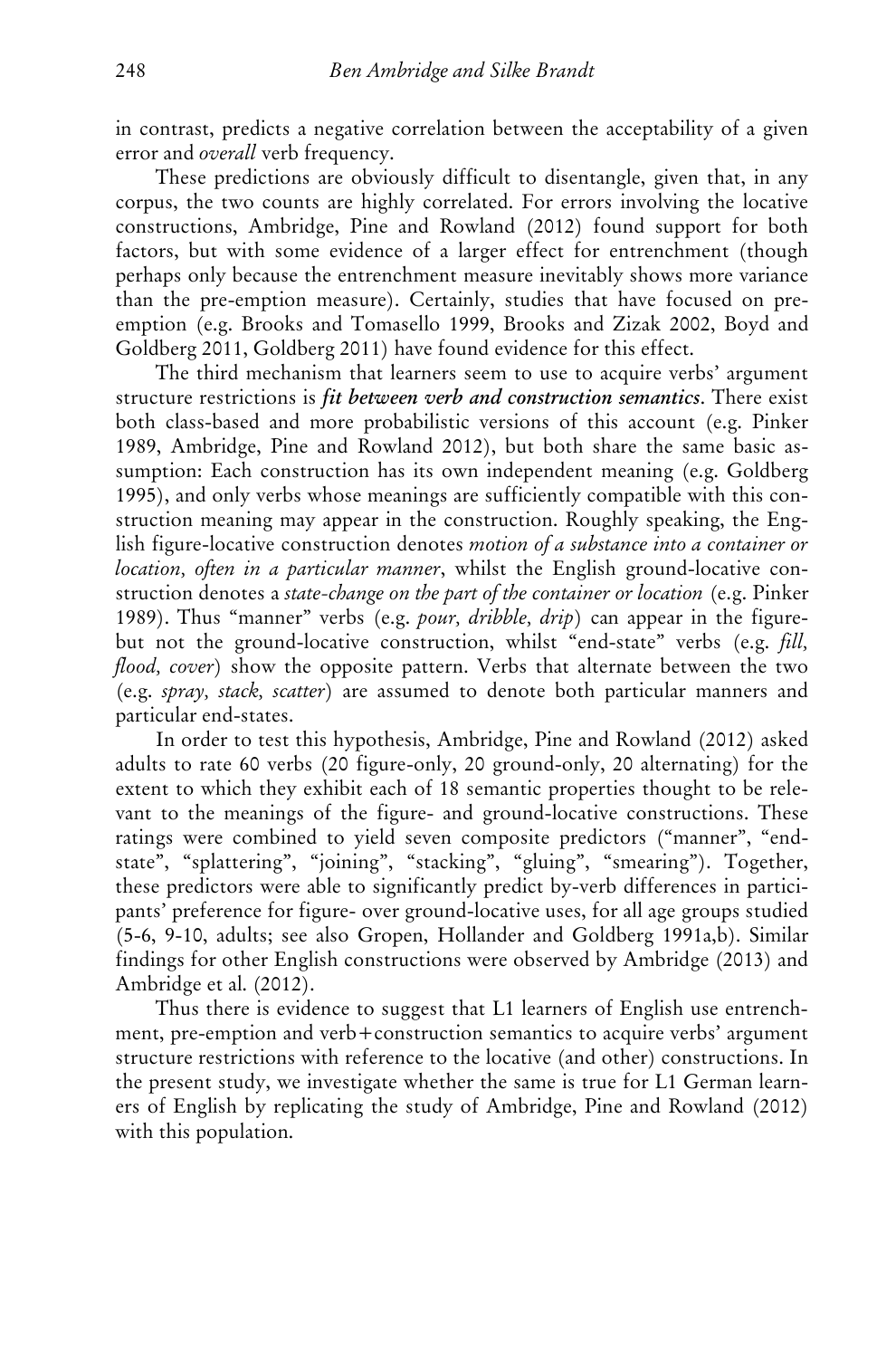## **2. Method**

#### 2.1 Participants

Participants were 30 German undergraduate students studying English at the Institut für Anglistik und Amerikanistik at the University of Erlangen-Nürnberg. All students were relatively advanced learners of English. They had passed a university entry exam and were preparing for an exam on level C1 of the Common European Framework of Reference.

### 2.2 Materials

Participants completed a written questionnaire in which they were asked to rate the acceptability of figure- and ground-locative sentences using a 7-point Likert scale. The verbs used constituted the "main set" used in Ambridge, Pine and Rowland (2012, 264): 20 figure-only, 20 ground-only and 20 alternating verbs. These verbs are listed in Appendix 1, which also outlines the locative properties (i.e. figure-only, ground-only, alternating) of their closest translational equivalents in German).

The questionnaires, including the English instructions, were exactly the same as those used in this previous study, except that the German adults did not complete a further "extended set" of 82 verbs rated by the English adults (but not the English children). Each questionnaire included one figure- and one ground-locative sentence for each of the 60 verbs (120 sentences in total). There were six different versions of the questionnaire: three different sets of sentences (with different nouns used for the AGENT, FIGURE and GROUND), each presented in two pseudo-random orders. Within a given questionnaire, the figure- and ground-locative sentences for each verb used the same NPs (e.g. *Lisa poured water into the cup/\*Lisa poured the cup with water*).

The dependent measure (for the main analysis) was a "difference score" calculated by subtracting the rating for each ground-locative sentence (e.g. *\*Lisa poured the cup with water*) from its figure-locative equivalent (e.g. *Lisa poured water into the cup*). This constitutes a clean measure of participants' preference for figure over ground locatives (or vice versa, for negative scores), uncontaminated by any general (dis)preferences associated with particular verbs, scenarios etc.

The independent measures (i.e. predictor variables) were taken directly from Ambridge, Pine and Rowland (2012). The *entrenchment* measure is simply the (log) frequency of each verb in the ICE-GB corpus. The *pre-emption* measure is the (log) frequency of each verb in the figure-locative construction (for figure-only verbs) or the ground-locative construction (for ground-only verbs). Because the dependent measure is positive for figure-only verbs and negative for ground-only verbs, both frequency counts were also transformed to be positive for figure-only verbs and negative for ground-only verbs (see Ambridge, Pine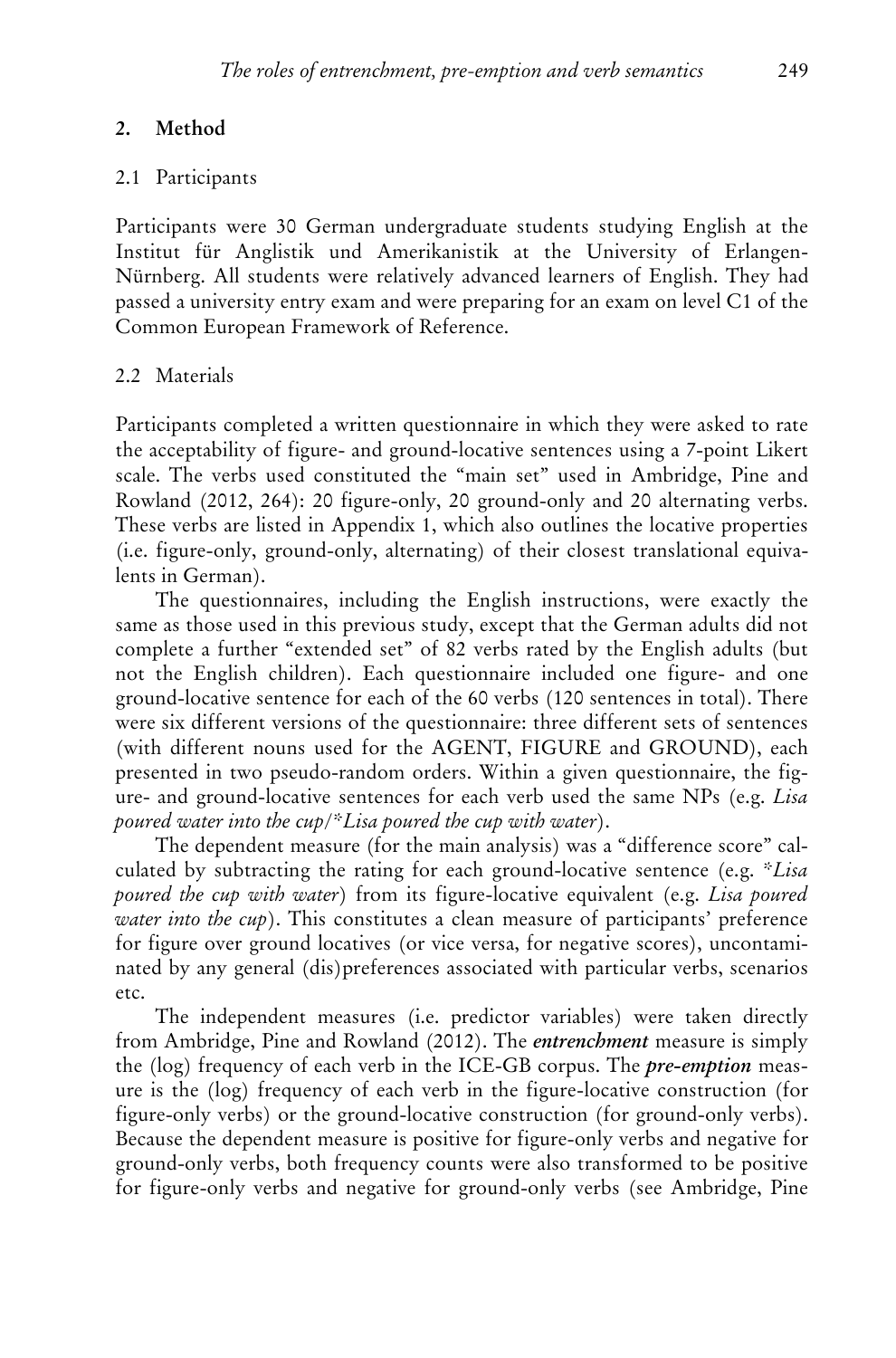and Rowland 2012, 267, for details). The *verb semantics* measures were the seven composite semantic features used in this previous study, which were originally calculated by collapsing ratings for 18 semantic properties relevant to the figureand ground-locative constructions (see Ambridge, Pine and Rowland 2012, 265, for details).

#### **3. Results and Discussion**

#### 3.1 Comparing L1 and L2 English speakers

Generally, as one would expect given their relatively advanced status, the L1 German English learners gave ratings that were very similar to those of their native-speaking counterparts. Figure 1 plots the dependent measure (preference for figure- over ground-locative uses) for the L1 German English learners (i.e. the data from the present study) against the native English-speaking adults (data taken from Ambridge, Pine and Rowland 2012). Although, overall, the correlation is very high  $(r=0.85, p<0.001)$ , there are two interesting points to note.

The first is a different pattern of L1-L2 differences for the two types of non-alternating verbs. For the non-alternating figure-only (or "content-only") verbs (+ symbols), the L1 speakers showed a greater preference for grammatical over ungrammatical uses (i.e. a greater dispreference for ungrammatical uses) than the L2 speakers. This is perhaps because many of the German equivalents of these verbs have morphologically-derived ground-only forms, meaning that L1 German speakers consider these verbs to be alternating verbs. The mean preference for figure- over ground-locative uses of figure-only verbs was generally in the region of 2-4 points on the 7-point scale for the L1 speakers, but only around 0-2.5 for the L2 speakers. For the ground-only verbs (triangles), the L1 and L2 speakers showed a similar range of dispreference scores for ungrammatical uses; 0-4 (negative) points on the scale. This is presumably because most English ground-only verbs are also ground-only in German. Thus, of the three possibilities for transfer effects outlined in the introduction, we seem to be observing the second: i.e. a small tendency towards the assumption that some English figure-only verbs are alternating because they alternate in German (at least if one adds a prefix).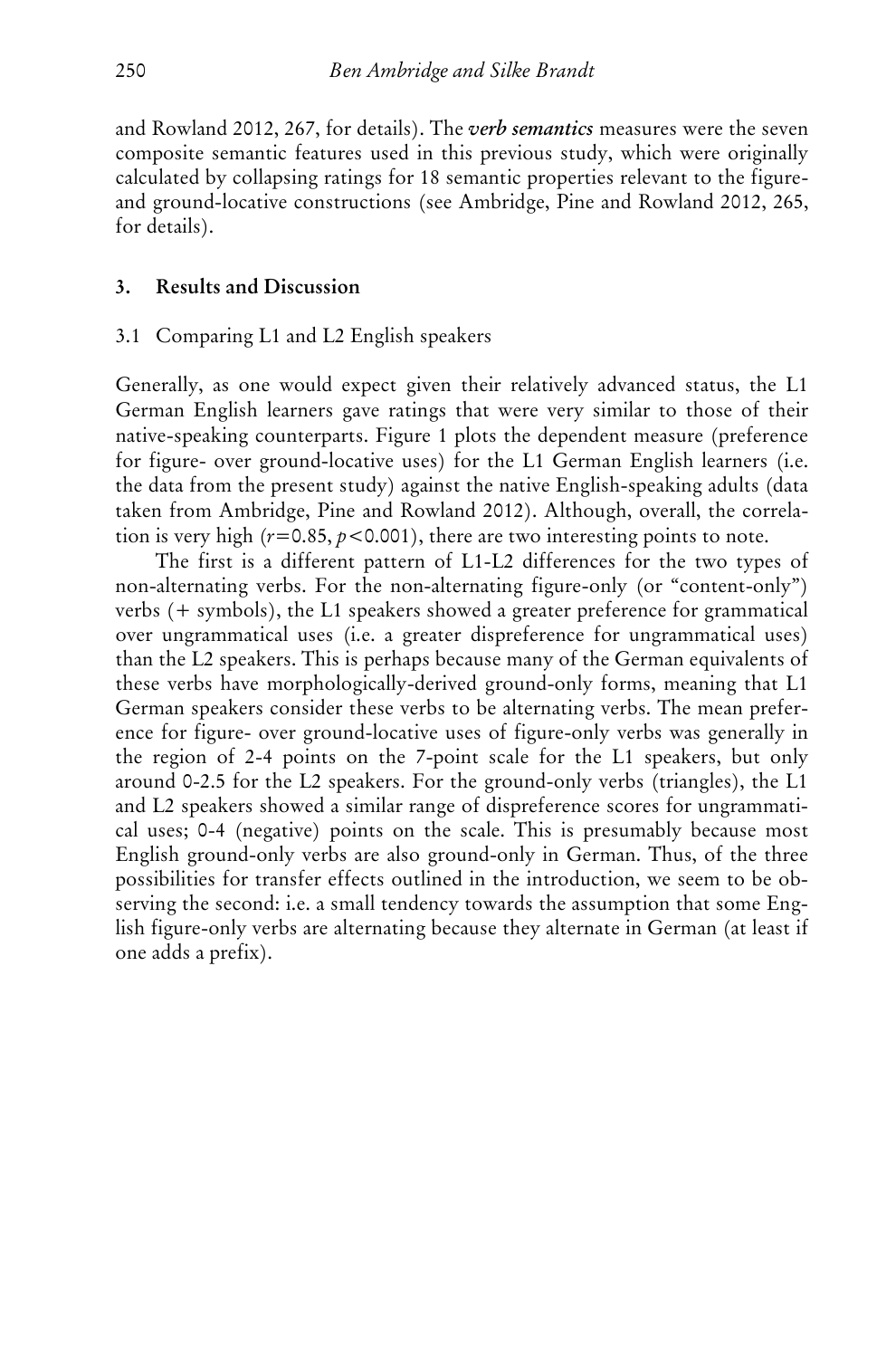

Figure 1. Preference for figure- over ground-locative uses of (+) figure-only (or "content-only") verbs, (o) alternating verbs and  $(\Delta)$  ground-only (or "containeronly") verbs for native L1 (X axis) and German L2 (Y axis) speakers of English.

The second interesting point to note from Figure 1 is that there is an important exception to this overall pattern of similar L1 and L2 performance for groundonly verbs. There are several ground-only verbs – most notably *fill*, but also *clutter, clog* and (to a lesser extent) *drench* for which the L2 speakers fail to exhibit the figure-locative dispreference shown by the L1 speakers. That is, whilst native English speakers show a strong dispreference for sentences such as \**Lisa filled water into the cup*, German L2 English learners do not.

One possibility is that this finding reflects interference from the L1: the closest German equivalent of English *fill* is grammatical in both figure- and ground-locative constructions. Although one might object that the L2 learners do not show similar interference for *pour* – for which they show good performance – this could reflect the fact that German *pour* is mostly figure-only, and alternates only with certain types of ground object (mainly plants and flowers).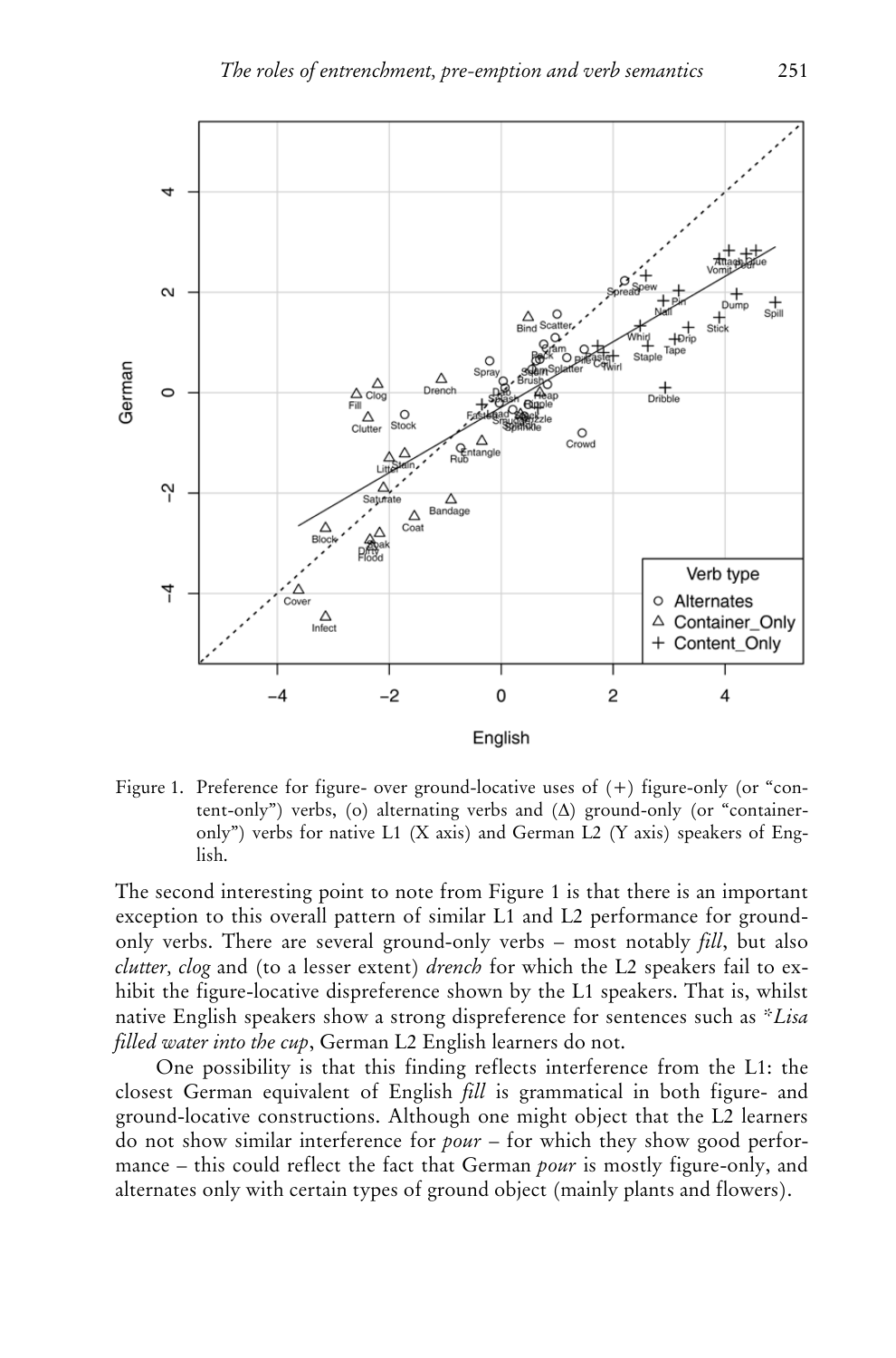Another possibility is that L2 learners of English show better performance with *pour* than *fill* for the same reasons that native learners do. English speaking children find it much more difficult to detect – and to avoid – errors with *fill* (and other ground-only verbs) than *pour* (and other figure-only verbs) (e.g. Gropen, Hollander and Goldberg 1991a,b, Ambridge, Pine and Rowland 2012, Bidgood et al. submitted, Twomey, Chang and Ambridge, submitted). Thus it may be that both L1 and L2 learners struggle to acquire the precise semantics of either the English verb *fill* (which denotes the state-change of a container, not the motion of the contents) or the English figure-locative construction (which denotes the motion of the contents, not the state-change of the container).

3.2 Testing the Entrenchment, Pre-Emption and Verb/Construction Semantics hypotheses

In order to test the three theoretical accounts under investigation, we fitted mixed-effects linear regression models to the data. In order to ensure comparable results, we used exactly the same model-fitting procedure as that used for the native English-speaking adults in the study of Ambridge, Pine and Rowland (2012). This involved comparing models containing (a) the statistical predictors only (entrenchment and/or pre-emption), (b) the semantic predictors only and (c) both predictor types (using the anova procedure in the R environment).

Exactly as for this previous study, the optimal model included the semantic predictors and entrenchment but not pre-emption (as in the previous study, preemption is a highly significant predictor if entered *instead* of entrenchment, but does not explain significant additional variance if added to a model already containing the entrenchment predictor). Table 1 shows these models for the L1 adults (from Ambridge, Pine and Rowland 2012), and the L2 adults from the present study.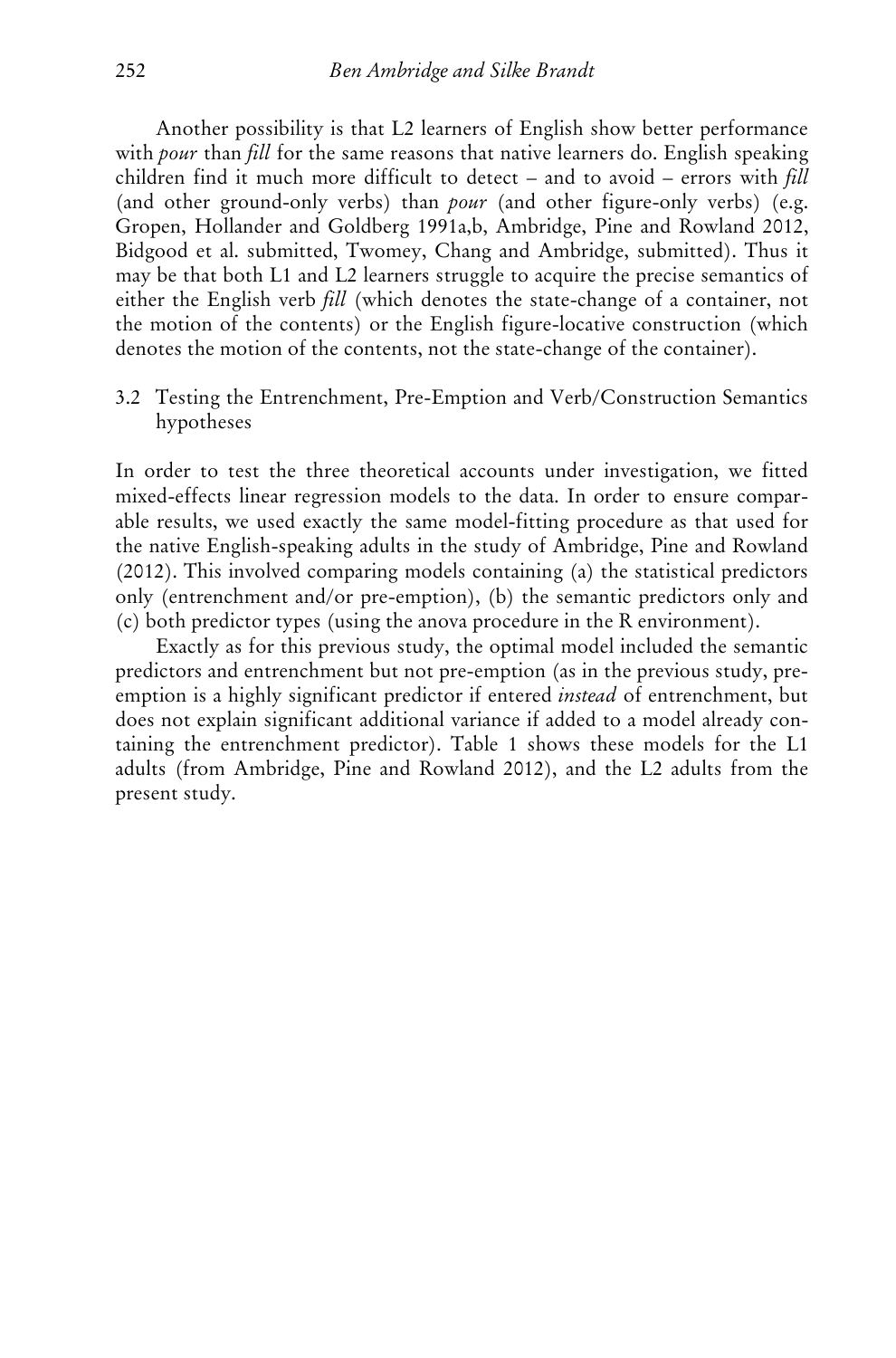Table 1. Comparing the influence of entrenchment and verb+construction semantics on ratings of locative sentences by L1 and L2 English speakers.<sup>[3](#page-1-1)</sup>

|                                                      | L1 English |         |         | L2 English (German) |            |         |                  |               |
|------------------------------------------------------|------------|---------|---------|---------------------|------------|---------|------------------|---------------|
|                                                      | $M(\beta)$ | SE      | t       | $\boldsymbol{p}$    | $M(\beta)$ | SE      | $\boldsymbol{t}$ | $\mathcal{P}$ |
| (Intercept)                                          | 0.19       | 0.45    | 0.43    | 0.665               | $-0.14$    | 0.34    | $-0.40$          | 0.632         |
| Manner                                               | 0.10       | 0.06    | 1.77    | 0.077               | 0.09       | 0.04    | 2.14             | 0.024         |
| End-State                                            | $-0.13$    | 0.06    | $-2.21$ | 0.027               | $-0.08$    | 0.05    | $-1.78$          | 0.060         |
| S1 Splattering                                       | $-0.07$    | 0.07    | $-1.04$ | 0.299               | $-0.08$    | 0.05    | $-1.44$          | 0.130         |
| S2 Joining                                           | 0.01       | 0.08    | 0.08    | 0.937               | $-0.05$    | 0.06    | $-0.85$          | 0.350         |
| S3 Stacking                                          | 0.00       | 0.06    | $-0.03$ | 0.976               | 0.03       | 0.05    | 0.66             | 0.500         |
| S4 Gluing                                            | 0.26       | 0.07    | 3.89    | 0.000               | 0.18       | 0.05    | 3.58             | 0.001         |
| S5 Smearing                                          | $-0.02$    | 0.09    | $-0.26$ | 0.798               | 0.00       | 0.07    | 0.05             | 0.948         |
| Entrenchment                                         | 0.59       | 0.12    | 4.89    | 0.000               | 0.41       | 0.09    | 4.48             | 0.001         |
| Verb Variance                                        | 0.28       |         |         |                     | 0.15       |         |                  |               |
| Participant Variance                                 | 0.00       |         |         |                     | 0.00       |         |                  |               |
| Model comparisons                                    | AIC        | logLik  | Chi     | $\boldsymbol{p}$    | AIC        | logLik  | Chi              | $\mathcal{P}$ |
| (d) Statistics-only model<br>$(c)$ Stats + semantics | 3959       | $-1974$ |         |                     | 4471       | $-2231$ |                  |               |
| model                                                | 3950       | $-1963$ | 23.26   | 0.002               | 4463       | $-2220$ | 22.10            | 0.002         |

Overall, the L1 and L2 speakers show a remarkably similar pattern. In both cases, one of the two broad-range semantic predictors ("Manner" or "End-state"), as well as the narrow range semantic predictor "Gluing" and the Entrenchment predictor reach statistical significance, with very similar effect sizes across the L1 and L2 speakers. The main difference is that, for the L1 speakers, the "Endstate" predictor is significant, with the "Manner" predictor falling just short (*p*=0.08, n.s), whilst, for the L2 speakers, the pattern is reversed ("End-state",  $p=0.06$ , n.s.). The L2 speakers' relative insensitivity to end-states accords with the previous finding that these speakers do not reject ungrammatical uses of some English end-state verbs, most notably *fill* (e.g. \**Lisa filled water into the cup*), presumably due to transfer effects, coupled with a failure to fully appreciate the importance of state change in English – but not German – *fill*.

Nevertheless, the overall pattern of findings suggests that these advanced L2 English learners show near native-like performance in their use of the fit between verb and construction semantics to acquire verbs' argument structure restrictions. The analysis presented above also suggests that they use entrenchment (and perhaps pre-emption) in a native-like way. However, this conclusion must remain tentative pending one final set of analyses.

-

<sup>&</sup>lt;sup>3</sup> M ( $\beta$ ) = Mean (Beta), SE = Standard Error, t = test, p = value, AIC = akaike information criterion (a measure of how well the statistical model describes the data [lower AIC values = better fit]), logLik = log likelihood, Chi = Square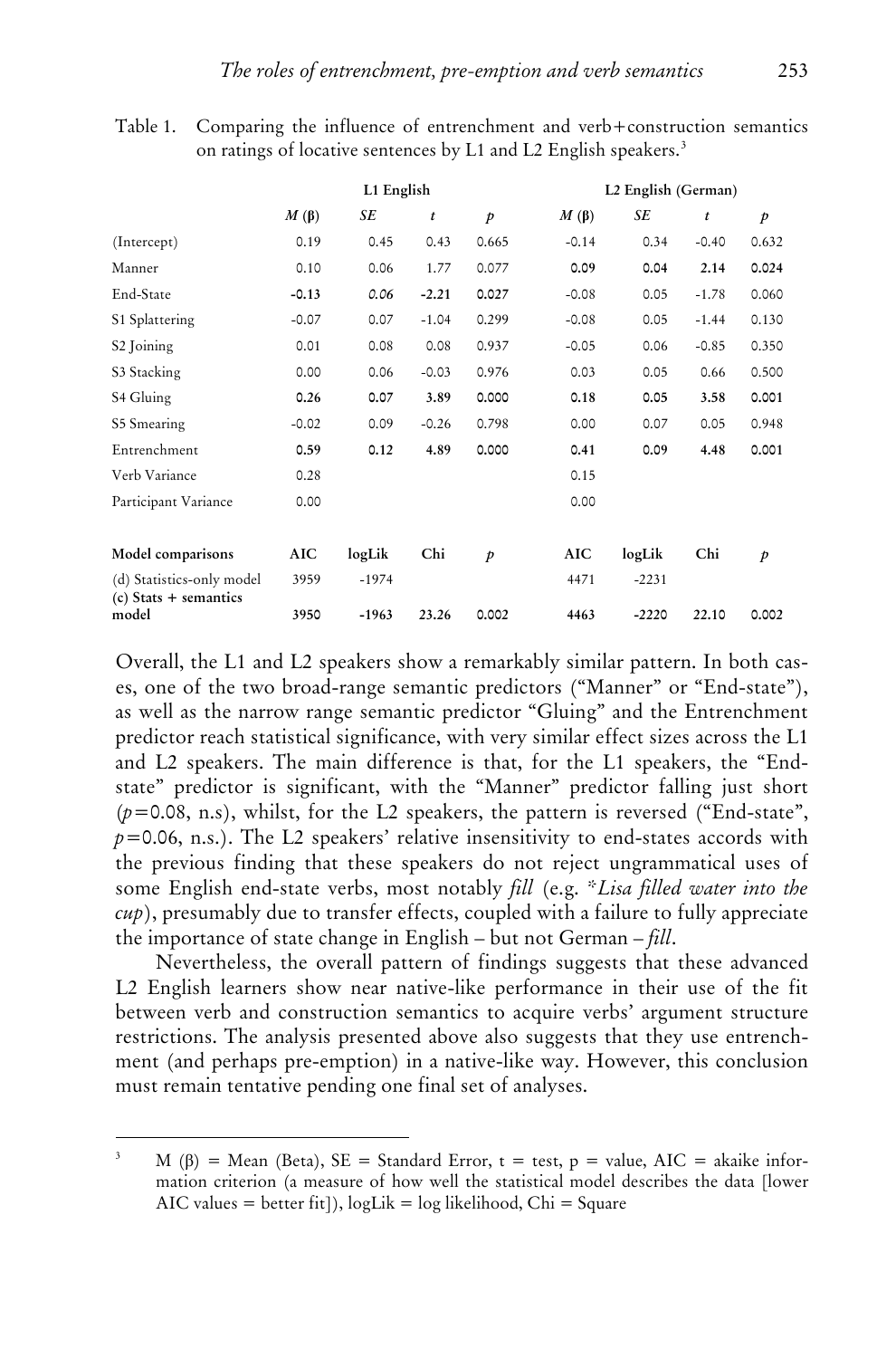#### 3.3 Clarifying the roles of entrenchment and pre-emption

Ambridge, Pine and Rowland (2012, 270) note that whilst difference scores, as used in the analyses reported above, clean up any general non-syntactic dispreferences associated with particular test sentences, they suffer from an important drawback when they are used to test the entrenchment and pre-emption hypotheses. Consider the case where repeated uses of *fill* in any construction (entrenchment) or in the ground-locative construction (e.g. *Lisa filled the cup with water*; pre-emption) contribute to the inference that non-attested, figurelocative uses (e.g. \**Lisa filled water into the cup*) are not permitted. The problem with using difference scores to test this prediction is that any apparent entrenchment or pre-emption effect could, in principle, be a consequence of attested uses boosting the acceptability of the grammatical member of the pair rated in the study (e.g. *Lisa filled the cup with water*) rather than of attested uses reducing the acceptability of the ungrammatical member of the pair (e.g. *\*Lisa filled the cup with water*). This is a problem, as only the latter constitutes evidence for entrenchment/pre-emption.

Ambridge, Pine and Rowland (2012) therefore conducted a final analysis looking at raw acceptability ratings (rather than difference scores) for the 40 ungrammatical sentences only (i.e. figure-locative uses of ground-only verbs and vice versa). The entrenchment hypothesis predicts a significant negative correlation between overall verb frequency and sentence acceptability. The pre-emption hypothesis predicts a significant negative correlation between the frequency of the verb in the construction in which it is grammatical and sentence acceptability. For the adults studied by Ambridge, Pine and Rowland (2012, 271 [Table 5]), the entrenchment prediction was confirmed, but the pre-emption prediction was not (although this may be more to do with the lack of variance in the preemption predictor than any meaningful difference between the two mechanisms).

We therefore repeated this analysis for the present dataset. Surprisingly, neither the entrenchment nor the pre-emption predictor approached significance, whether entered into the model individually or together  $(t<1, p=n.s.$  in all cases). Why, then, did we observe an entrenchment effect in the main, difference score analysis? Presumably we are witnessing a case of the hypothetical scenario outlined above, whereby attested uses boost the acceptability of the grammatical sentences (a garden-variety frequency effect) but do not – as would be required as evidence for entrenchment/pre-emption – reduce the acceptability of ungrammatical sentences.

To investigate this possibility, we repeated the final analysis looking only at grammatical sentences (i.e. figure-locative uses of figure-only verbs and groundlocative uses of ground-only verbs). This revealed a significant positive correlation between acceptability and (a) overall verb frequency (*B*=0.37, *SE*=0.08,  $t=4.21$ ,  $p<0.001$ ) and (b) verb frequency in the locative construction in which the verb is grammatical  $(B=0.38, SE=0.11, t=3.53, p<0.001)$ . Note that these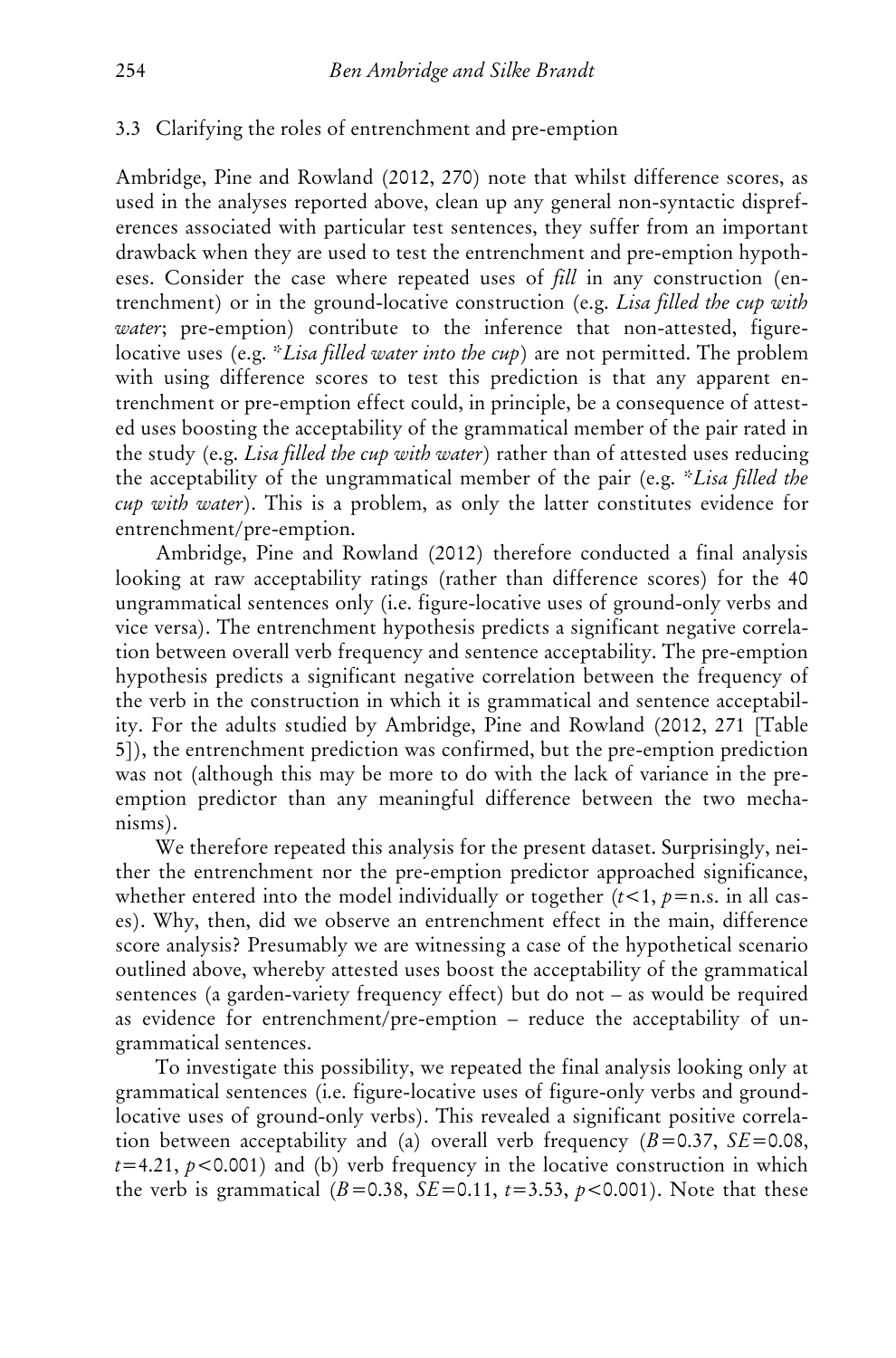predictors are respectively the "entrenchment" and "pre-emption" predictors used in the previous analysis, but that these names are inappropriate when used to test predictions regarding the relative acceptability of grammatical sentences (as opposed to the relative *un*acceptability of *un*grammatical sentences).

To summarize, when an L1 German learner of English hears a sentence such as *The glass was filling up* or *Bart filled the glass with juice*, this increases the perceived acceptability of grammatical sentences such as *Lisa filled the cup with water* but does not decrease the perceived acceptability of ungrammatical sentences such as *\*Lisa filled water into the cup*.

#### **4. General Discussion**

In the present study, advanced L1 German learners of English completed a grammaticality judgment task previously completed by native English-speaking adults. Although somewhat less disapproving of ungrammatical sentences in general – and, in particular, of ground-locative uses of *fill* (e.g. *\*Lisa filled water into the cup*) and a handful of related verbs, overall, the L2 speakers generally showed a very similar pattern of judgments to the L1 speakers.

Surprisingly, however, the L2 speakers appear to have arrived at their nearnative-like command of the English locative construction via a somewhat different route. For native speakers, repeated occurrences of a verb in grammatical constructions contribute to an ever-strengthening probabilistic inference that non-attested uses are ungrammatical, via two closely-related mechanisms: *entrenchment* and *pre-emption*. However, at least for the specific L2 group and constructions studied here, second language learners of English do not seem to make these inferences.

How is it possible, then, that the L2 speakers were able to show such nativelike performance overall? One possibility is that they have simply rote-learned lists of figure-only and ground-only verbs. However, this would not explain why their performance is more native-like for *pour* than *fill*, particularly given that the former is only around 1/3 as frequent as the latter, in both the ICE-GB and BNC corpora. An alternative possibility is that these L2 speakers might be making use of verb and construction semantics. That is, like native English speakers, they have learned that the figure- and ground-locative constructions are associated with "manner of motion" and "state-change" respectively, and are sensitive to violations whereby verbs that do not have matching semantic properties are used in these constructions (e.g. *\*Lisa poured the cup with water*). This semantic learning is not perfect, however. Like young children, these L2 speakers accept – and would presumably produce – ungrammatical figure-locative sentences with *fill* (e.g. *\*Lisa filled water into the cup*), perhaps because they have yet to appreciate the "state-change" nature of this verb's semantics (although, as noted above, transfer effects from the L1 are almost certainly at play, too).

The very fact that relatively common locative verbs such as *fill* and (given the right type of ground object) *pour* alternate in German but not in English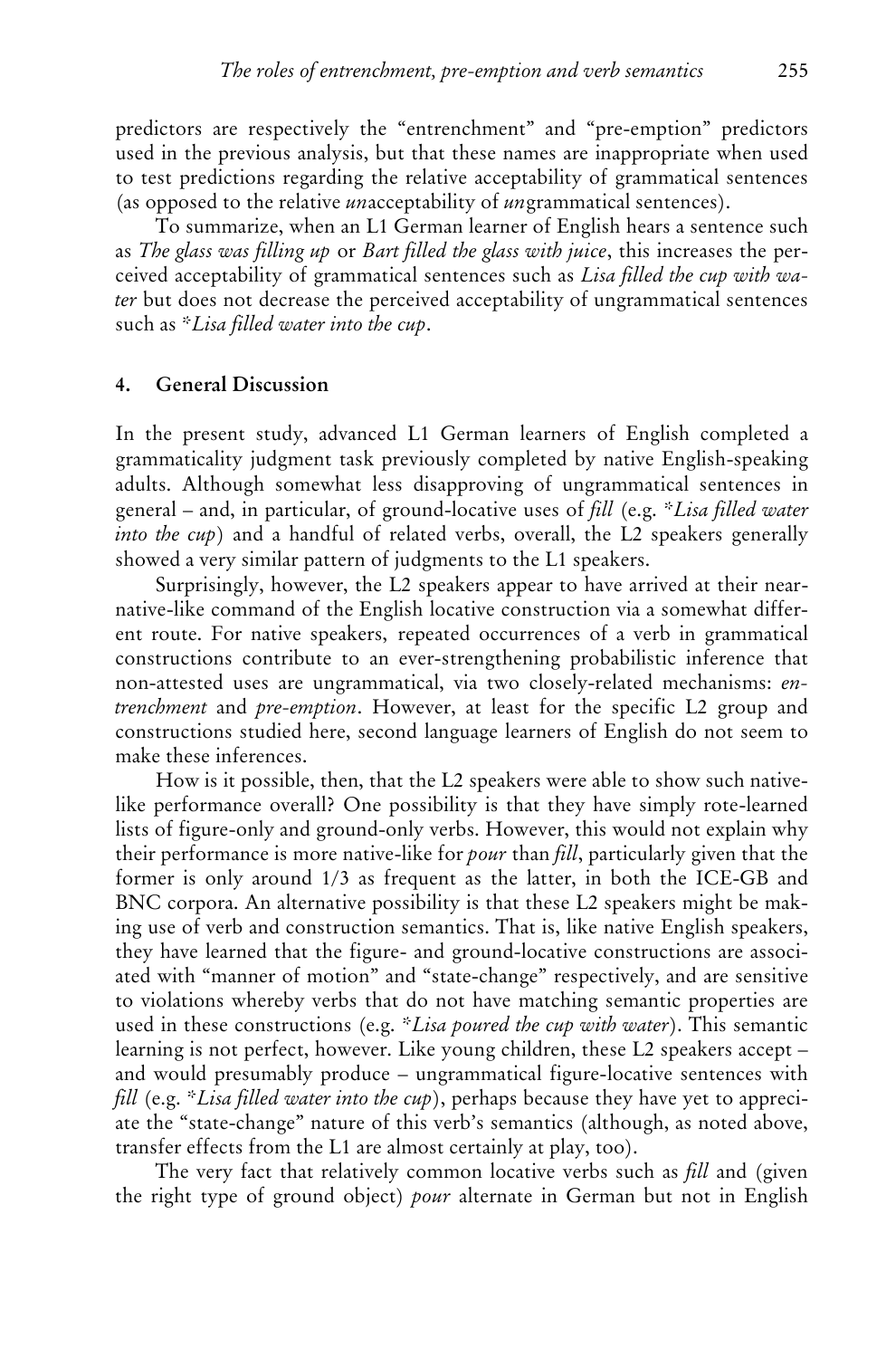might appear to cast doubt on the claim that speakers can use verbs' semantics to determine their argument structure privileges. Of course, cross-linguistic differences are not problematic for accounts under which constructions' semantic properties are learned entirely from the input, on a language-by-language basis (e.g. Croft 2001). But is there any evidence to suggest that learners can make use of correlations between meanings and word-order patterns that are universal, or at least, valid probabilistically?

It has often been suggested (e.g. Gropen, Hollander and Goldberg 1991a) that languages with locative constructions have a tendency to put the more "affected" NP in the post-verbal position. This would explain why the English figure-locative is associated with the manner of motion of the figure (*Lisa poured water into the cup*), whilst the English ground-locative is associated with statechange on the part of the figure (*Lisa filled the cup with water*). Let us assume that the equivalent German constructions have broadly similar semantic properties. Does the fact that both *pour* and *fill* alternate in German violate the crosslinguistic pattern? Not necessarily. Given that they generally allow at least some verbs to alternate, languages are presumably free to draw the boundary where they please. So, given that a German speaker can "pour water into the cup", German does not violate the tendency for the more "affected" NP to be in the post verbal position, just because he can *additionally* "pour the flowers with water". Indeed, the fact that German is more choosy about the particular ground objects that can be used with *pour* (plants and flowers, but only marginally cups and other containers) than *fill* (pretty much anything), is consistent with this pattern.

What *would* violate this tendency is a language where one could "pour the cup with water" but *not* "pour water into the cup", or where one could "fill water into the cup" but not "fill the cup with water". Although such languages probably exist, there is certainly some evidence to suggest that the proposed crosslinguistic tendency holds as a statistical generalization, if not a universal. For example, in a study of *pour*-type verbs across 12 languages, Hunter (2008) found that 73 were figure-only (*pour water into the cup*), 14 were alternating, and just 4 (two Greek, one Polish, one Dutch) ground-only (*pour the cup with water*). Conversely, of the *fill*-type verbs, 168 were ground-only (*fill the cup with water*), 41 alternating and just 17 (mostly from Japanese, Chinese, Korean and Hebrew) figure-only (*fill water into the cup*). Indeed, the closest translational equivalents of English *fill* and *pour* conformed to the predicted pattern across all 12 languages studied. Furthermore, with a single exception (the rather obscure verb *bind*), none of the verbs used in the present study were ground-only in English and figure-only in German, or vice-versa. All other cross-linguistic differences were cases of "boundary placement", where a verb that does not alternate in one language behaves more freely in the other.

Refocusing more directly on the present study, an important question for consideration is the relationship between our findings and those of other studies that have investigated L2 learners' acquisition of verb argument structure re-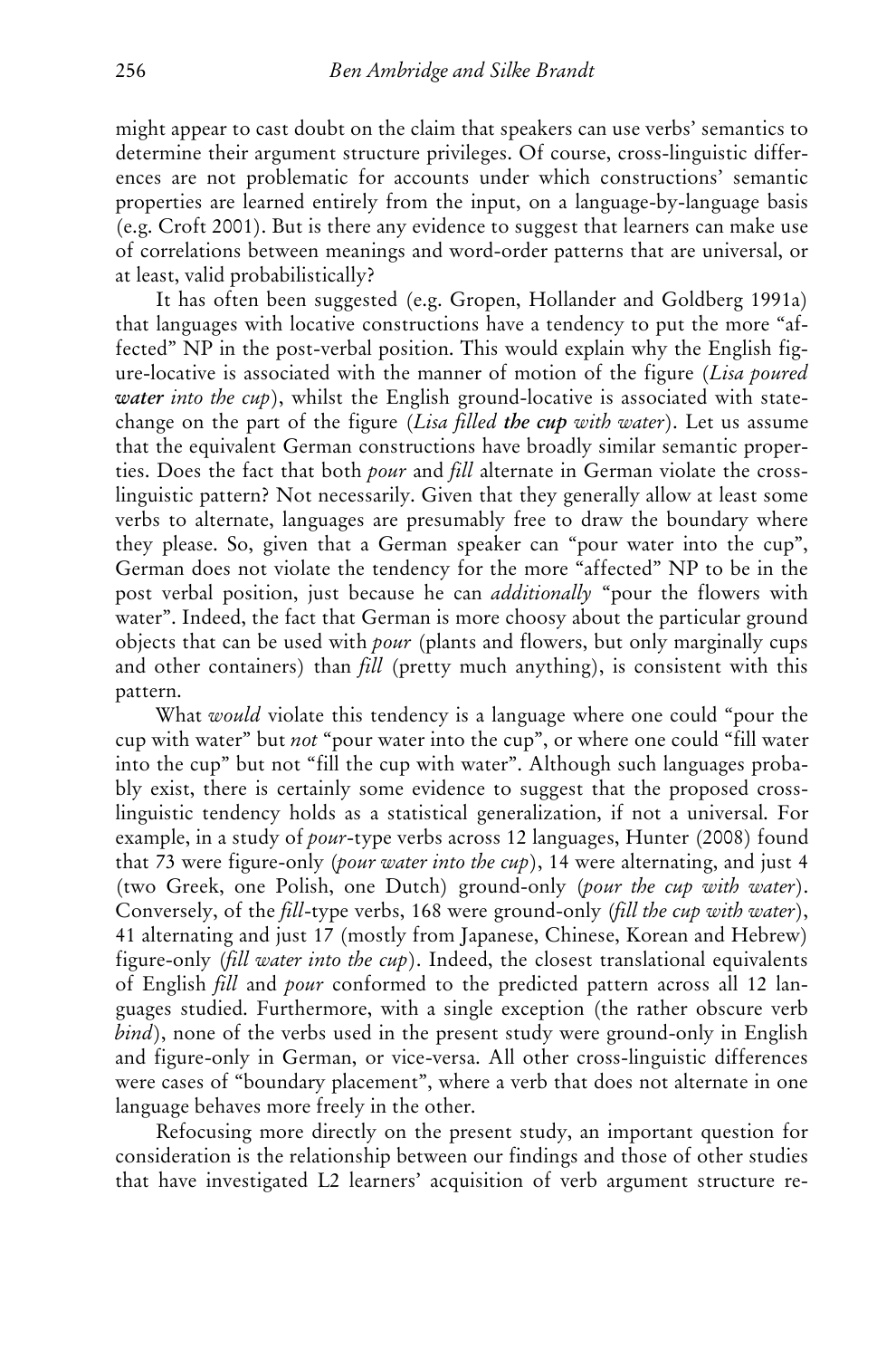strictions. Perhaps most relevant is Bley-Vroman and Joo's (2001) study of L1 Korean learners' knowledge of semantic constraints on the English locative construction. This study used a picture-choice paradigm. When presented with a ground-locative sentence (e.g. *Lisa sprayed the wall with paint*), both the L2 and L1 English speakers preferentially selected a picture where the ground is completely affected (i.e. the wall is completely, rather than partially, covered), showing some sensitivity to the "end-state" semantics of this construction. Unlike the L1 speakers, however, the L2 speakers chose this picture at almost identical rates regardless of verb-class (i.e. even for ungrammatical sentences such as *\*Lisa poured the cup with water*). Although it is not quite clear what to make of these speakers' performance with the ungrammatical English sentences, overall, the results seem to show a similar pattern to that observed in the present study: good knowledge of the general semantics of the constructions, but not-quitenativelike understanding of the more nuanced semantic properties of the constructions and of individual verbs.

Studies investigating L2 English learners' knowledge of other constructions have generally yielded similar findings. Bley-Vroman and Yoshinaga (1992) and Inagaki (1997) investigated Japanese adults' knowledge of the semantic constraints on the English dative alternation (e.g. *John said something to Sue; \*John said Sue something*). Although they showed good performance with real English verbs, participants' performance with novel verbs indicated that they had yet to learn the subtle semantic constraints on the construction. These findings echo those of the present study that L2 English learners seem to have acquired many of the semantic properties of the locative constructions, but struggle with particularly nuanced cases that are also problematic for native-speaking children (e.g. figure-locative uses of *fill*). Indeed, in a study of L1 Korean learners' knowledge of the English benefactive alternation (e.g. *John baked a cake for Mary; John baked Mary a cake*), Oh (2010) found that increased proficiency was characterized by better understanding of the subtle semantic constraints on the double-object construction.

Other studies on L2 acquisition of verbs' argument structure restrictions have focused on L1 transfer effects. Inagaki (1997) and White (1987) found that Chinese learners of English, and English learners of French, accepted ungrammatical double-object dative sentences (e.g. *\*I pushed him the box*) whose translational equivalents are grammatical in the L1. Whong-Barr and Schwartz (2002) reported similar findings for L1 Japanese and L1 Korean learners of English. Montrul (2001) showed differential transfer effects between L1 Spanish and L1 Turkish learners of English. Specifically, L1 Spanish speakers incorrectly rejected English intransitive inchoative sentences (e.g. *The window opened*), presumably because the Spanish equivalent (La puerta se abrió) requires a reflexive marker ('The window opened itself'). The L1 Turkish speakers correctly accepted these sentences, presumably because many (but not all) Turkish verbs are like English verbs in requiring no morphological inchoative marker.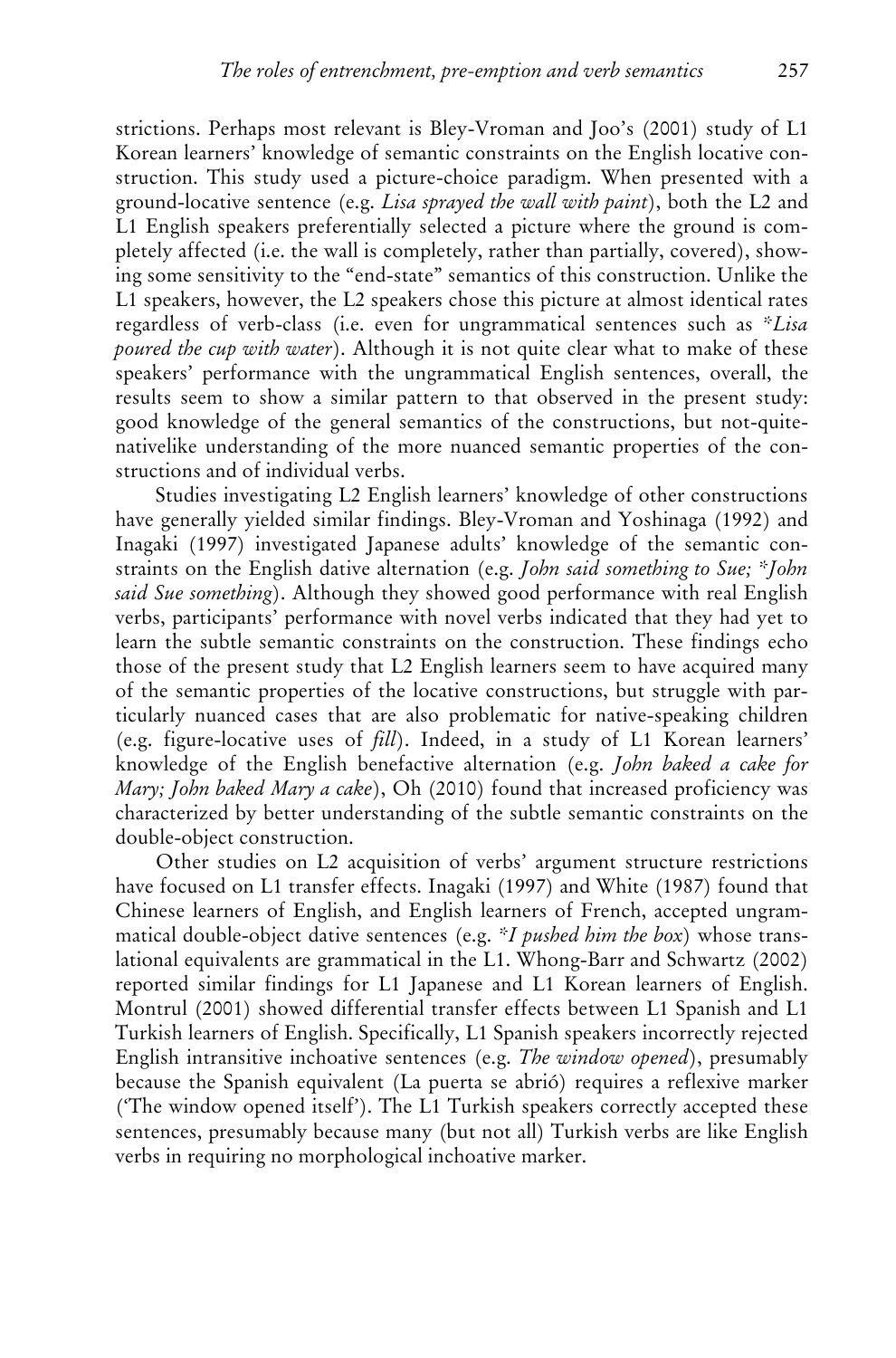Transfer effects in the present study were modest, presumably because (a) many of the relevant verbs have similar privileges in English and German and (b) the participants were relatively advanced English learners. However, the L1 German speakers did display a small tendency towards allowing some English figure-only verbs to alternate, presumably because they alternate in German (at least if one adds a prefix). There was also some evidence of L1 transfer for *fill*, and a handful of semantically-related verbs, which are ground-only in English, but alternate in German.

Although there are few studies that directly investigate entrenchment and pre-emption in L2 learning, the findings of one study of pre-emption amongst L1 French learners of English (Trahey and White 1993) strike an intriguing parallel with those of the present study. The focus of the study was adverb placement. Whilst French allows SVAO order but not SAV (e.g. *John kisses often Mary; \*John often kisses Mary*), the reverse is true for English (e.g. *\*John kisses often Mary; John often kisses Mary*). A two-week "flood" of naturalistic English input resulted in significantly increased use of the correct English word-order (e.g. *John often kisses Mary*), but this was not accompanied by decreased use of the incorrect order (*\*John kisses often Mary*). This parallels the finding of the present study that increased verb frequency in permitted constructions (e.g. *Bart filled the glass with juice*) appears to increase the acceptability of similar grammatical sentences (e.g. *Lisa filled the cup with water*), but does not seem to reduce the acceptability of alternative ungrammatical forms (e.g. *\*Lisa filled water into the cup*).

What, then, are the implications of the present finding for L1 German learners of English, in terms of strategies for learning and teaching? Some suggestions follow, though it must be borne in mind that we are novices, rather than experts, in the field of L2 acquisition.

- − Although advanced learners have largely overcome damaging transfer effects, some may remain. Learners could therefore be encouraged to focus explicitly on verbs that behave differently in the L1 and L2 (e.g. *fill*). Explicit instruction at the level of the language and construction may also be beneficial (e.g. "English locative constructions are fussier than their German equivalents, so watch out for verbs that alternate in German but not in English"). In this area, examples of positive transfer can also be found.
- − Transfer effects need not always be damaging; many constructions, including the figure- and ground-locative, show broadly similar behaviour cross-linguistically. In such cases, it may be beneficial for teachers to explicitly point out cross-linguistic similarities, as well as differences, at the construction level.
- − Unlike for L1 learning, repeated presentation of grammatical forms (e.g. *Lisa filled the cup with water*) may be insufficient to block use or acceptance of competing ungrammatical forms (e.g. *\*Lisa filled water into the cup*). Thus, explicit negative evidence may be required, particularly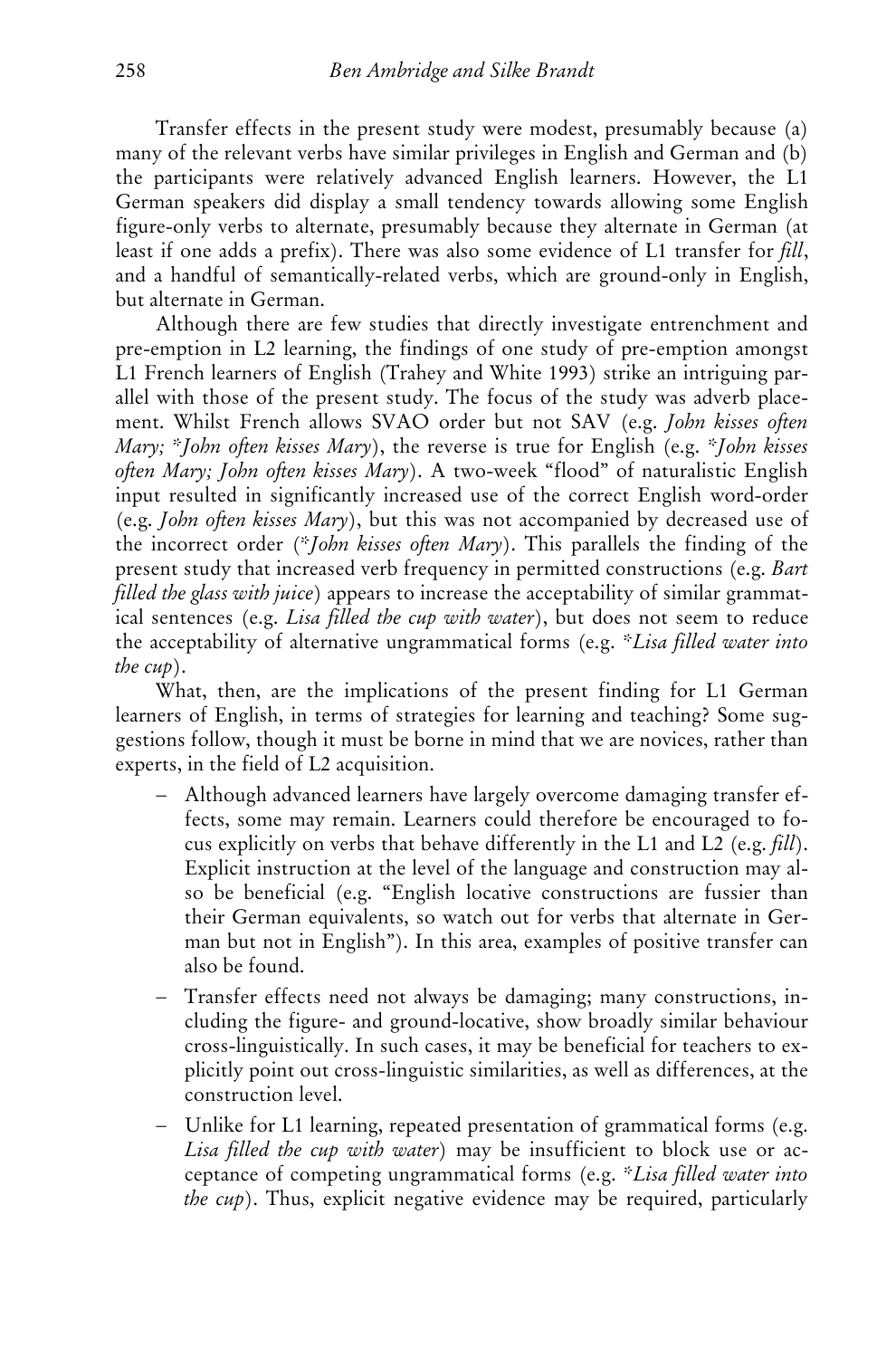for persistent errors.

- − Relatedly, since learners do not seem to use entrenchment or preemption spontaneously (at least in this case), there may be some value in encouraging L2 learners to adopt them as specific strategies (e.g. "If you have heard a verb many times in only one of the two locative constructions, it is probably ungrammatical in the other").
- − Finally, there is some preliminary evidence to suggest that L2 learners use the semantic fit between verbs and constructions to determine verbs' argument structure privileges, and even that this strategy is a hallmark of advanced learning (Oh 2010). Thus it may be beneficial to encourage learners to focus on the semantic properties shared by all verbs that appear in a particular construction, or even to provide learners with explicit training (e.g. use the figure-locative with motion verbs and the groundlocative with state-change verbs).

In conclusion, although there exist extensive literatures on (a) the acquisition of verbs' argument structure restrictions in L1 acquisition and (b) learning and teaching strategies in L2 acquisition, there have – to our knowledge – been few attempts to unite the two. Our hope in conducting this preliminary investigation is that we have been able to contribute in some way to the process by which findings from the L1 acquisition literature are put to practical use in the service of second language learning.

| English  |                   |                                     | German      |  |  |  |
|----------|-------------------|-------------------------------------|-------------|--|--|--|
| Verb     | Type              | Verb                                | Type        |  |  |  |
| brush    | <b>Alternates</b> | (leer) fegen/harken, (voll) pinseln | Alternates* |  |  |  |
| dab      | Alternates        | (be) tupfen                         | Alternates* |  |  |  |
| rub      | Alternates        | (ab/ein)reiben                      | Alternates* |  |  |  |
| smudge   | Alternates        | (be)schmieren                       | Alternates* |  |  |  |
| heap     | Alternates        | (über)häufen                        | Alternates* |  |  |  |
| splash   | Alternates        | (be)spritzen                        | Alternates* |  |  |  |
| splatter | Alternates        | (be)spritzen                        | Alternates* |  |  |  |
| spray    | Alternates        | (be)sprühen                         | Alternates* |  |  |  |
| sprinkle | Alternates        | (be)sprengen, (be)streuen           | Alternates* |  |  |  |
| squirt   | Alternates        | (be)spritzen                        | Alternates* |  |  |  |
| scatter  | Alternates        | (be/ver)streuen                     | Alternates* |  |  |  |
| cram     | Alternates        | (voll)stopfen                       | Alternates* |  |  |  |

**Appendix 1.** Verbs and their locative argument-structure properties. Verbs with different properties in English and German are shown in bold type.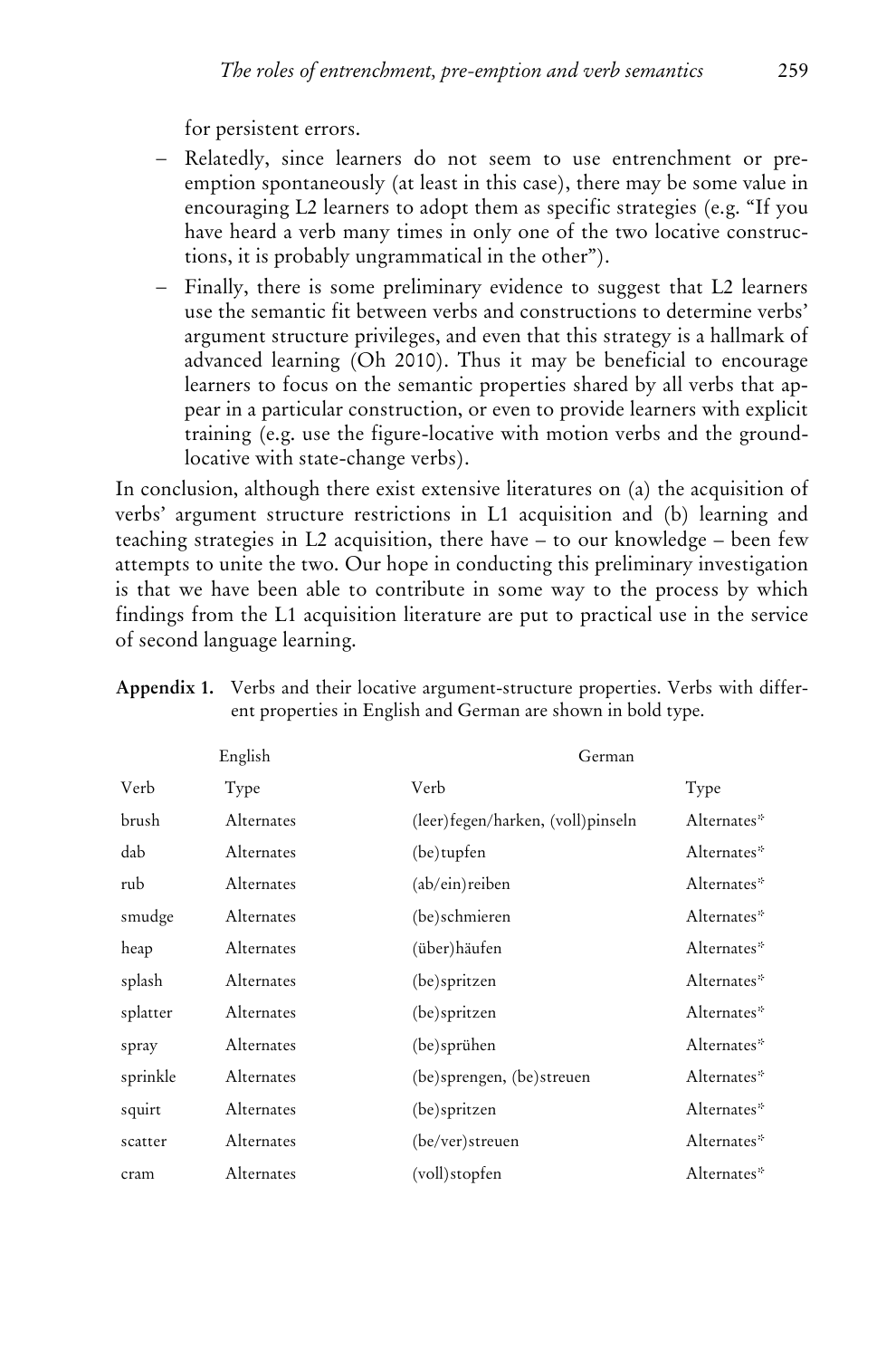| jam     | Alternates        | (voll)stopfen                   | Alternates* |
|---------|-------------------|---------------------------------|-------------|
| load    | Alternates        | (be/voll)laden, (be/voll)packen | Alternates* |
| pack    | Alternates        | (be/voll)packen                 | Alternates* |
| spread  | Alternates        | (be)streichen                   | Alternates* |
| spread  | <b>Alternates</b> | verteilen                       | Figure_Only |
| pile    | Alternates        | stapeln                         | Figure_Only |
| stack   | Alternates        | stapeln                         | Figure_Only |
| crowd   | Alternates        | zusammendrängen                 | Figure_Only |
| stock   | <b>Alternates</b> | (ein)lagern                     | Figure_Only |
| dribble | Figure Only       | (be)träufeln                    | Alternates* |
| drip    | Figure_Only       | (be)tröpfeln                    | Alternates* |
| drizzle | Figure_Only       | (be)träufeln                    | Alternates* |
| pour    | Figure_Only       | (be)gießen                      | Alternates* |
| spill   | Figure_Only       | (be)schütten                    | Alternates* |
| spill   | Figure_Only       | verschütten                     | Figure_Only |
| spew    | Figure_Only       | (be/voll)spucken                | Alternates* |
| vomit   | Figure_Only       | (be/voll)kotzen                 | Alternates* |
| glue    | Figure_Only       | (be/voll)kleben                 | Alternates* |
| paste   | Figure_Only       | (be/voll)kleben                 | Alternates* |
| staple  | Figure_Only       | (voll)tackern                   | Alternates* |
| stick   | Figure_Only       | (be/voll)kleben                 | Alternates* |
| dump    | Figure_Only       | abladen                         | Figure_Only |
| coil    | Figure_Only       | spulen, wickeln                 | Figure_Only |
| twirl   | Figure_Only       | zwirbeln                        | Figure_Only |
| whirl   | Figure_Only       | drehen, wirbeln                 | Figure_Only |
| attach  | Figure_Only       | anbringen                       | Figure_Only |
| fasten  | Figure_Only       | anheften, festmachen            | Figure_Only |
| nail    | Figure_Only       | (fest)nageln                    | Figure_Only |
| pin     | Figure_Only       | anheften                        | Figure_Only |
| tape    | Figure_Only       | festkleben                      | Figure Only |
| fill    | Ground Only       | (be)füllen                      | Alternates  |
| splotch | Ground_Only       | (be)klecksen                    | Alternates* |
| bind    | Ground_Only       | (fest)binden                    | Figure_Only |
| flood   | Ground_Only       | (über)fluten                    | Ground_Only |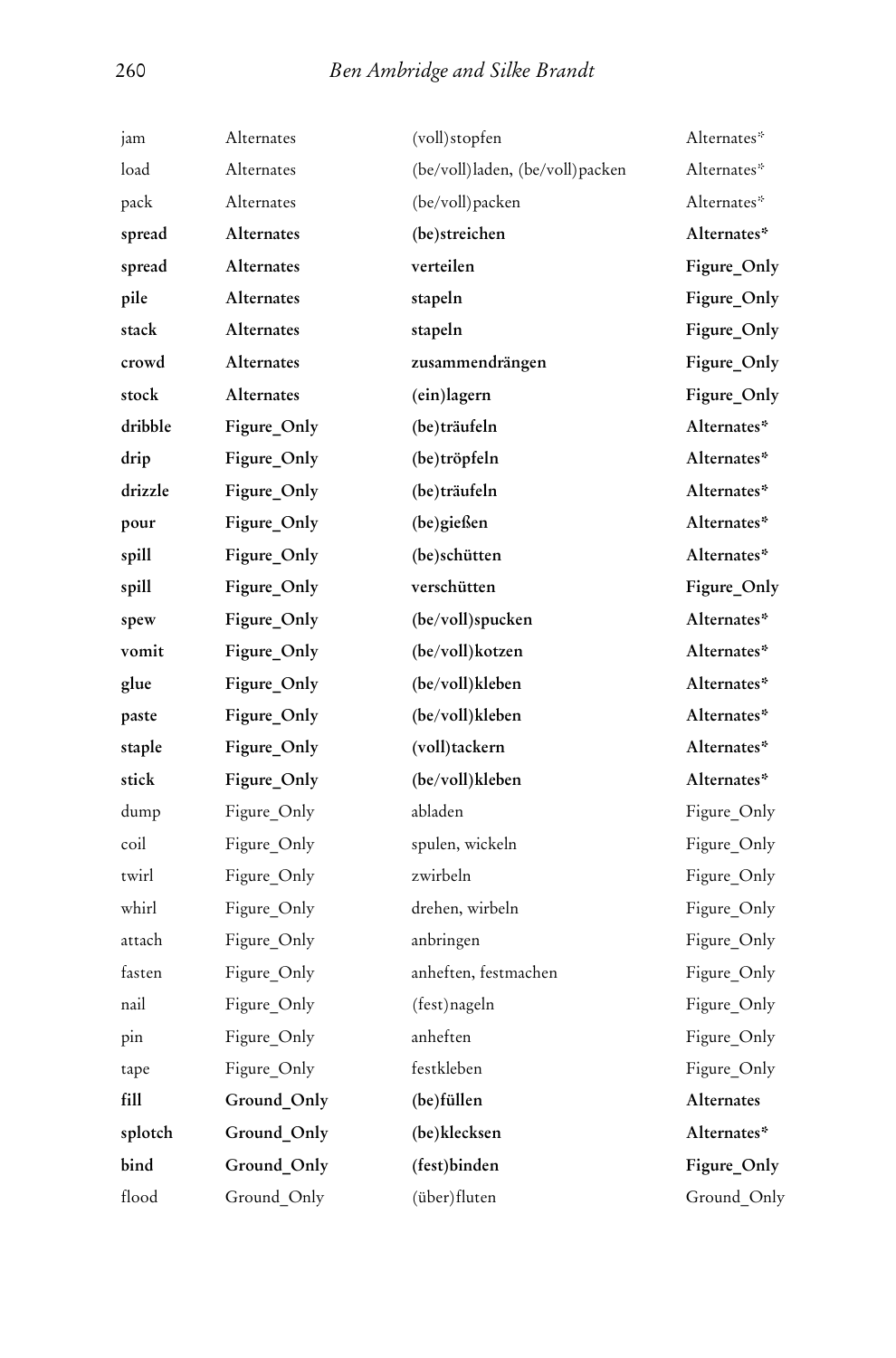| bandage  | Ground_Only | verbinden               | Ground_Only  |
|----------|-------------|-------------------------|--------------|
| coat     | Ground_Only | bestreichen, bestreuen  | Ground_Only  |
| cover    | Ground Only | bedecken                | Ground_Only  |
| clutter  | Ground Only | überhäufen, vollstopfen | Ground_Only  |
| dirty    | Ground_Only | beschmutzen             | Ground_Only  |
| infect   | Ground Only | infizieren              | Ground Only  |
| stain    | Ground_Only | beflecken               | Ground_Only  |
| ripple   | Ground_Only | berieseln               | Ground Only  |
| drench   | Ground Only | durchnässen             | Ground Only  |
| saturate | Ground_Only | tränken                 | Ground_Only  |
| soak     | Ground Only | einweichen, tränken     | Ground Only  |
| stain    | Ground Only | beflecken               | Ground_Only  |
| block    | Ground_Only | blockieren              | Ground Only  |
| clog     | Ground Only | verstopfen              | Ground_Only  |
| entangle | Ground_Only | verheddern, verwirren   | Ground_Only  |
| litter   | Ground Only | vollmüllen#             | Ground Only# |

 $# =$  An alternative translational equivalent – wegwerfen is figure-only

 $* =$  Ground only if the prefix shown in parentheses is added

#### **Works cited**

- Ambridge, Ben (2013). "How Do Children Restrict Their Linguistic Generalizations? An (Un-)Grammaticality Judgment Study." *Cognitive Science* 37.3, 508-43.
- Ambridge, Ben, Julian M. Pine and Caroline F. Rowland (2012). "Semantics Versus Statistics in the Retreat from Locative Overgeneralization Errors." *Cognition* 123.2, 260-79.
- Ambridge, Ben, Julian M. Pine, Caroline F. Rowland, Franklin Chang and Amy Bidgood (2013). "The Retreat from Overgeneralization in Child Language Acquisition: Word Learning, Morphology and Verb Argument Structure." *Wiley Interdisciplinary Reviews: Cognitive Science* 4, 47-62.
- Ambridge, Ben, Julian M. Pine, Caroline F. Rowland, Daniel Freudenthal and Franklin Chang (2012). "Avoiding Dative Overgeneralisation Errors: Semantics, Statistics or Both?" *Language and Cognitive Processes* (ahead-ofprint), 1-37.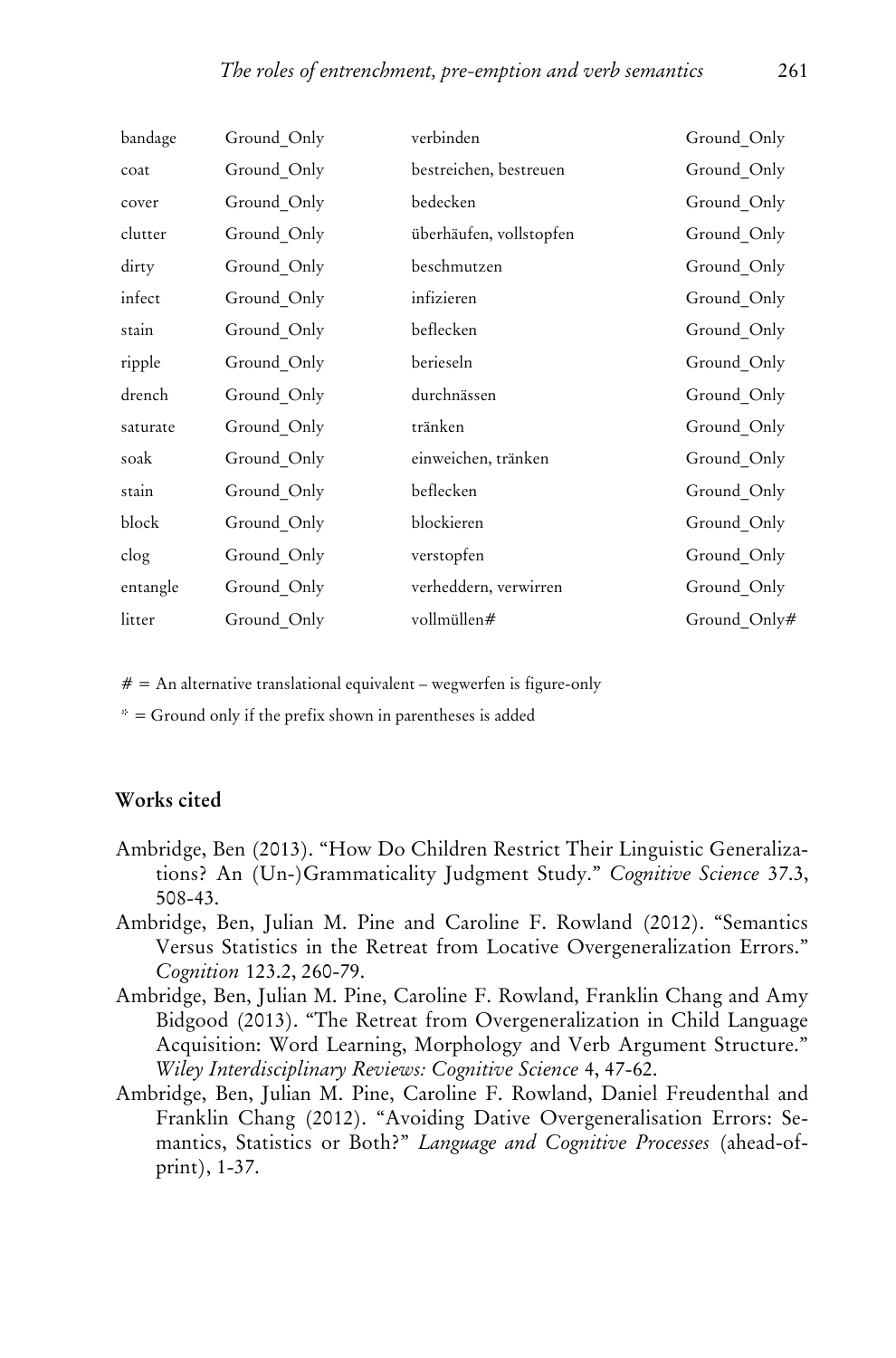- Ambridge, Ben, Julian M. Pine, Caroline F. Rowland and Chris R. Young (2008). "The Effect of Verb Semantic Class and Verb Frequency (Entrenchment) on Children's and Adults' Graded Judgements of Argument-Structure Overgeneralization Errors." *Cognition* 106.1, 87-129.
- Bidgood, Amy, Ben Ambridge, Julian M. Pine and Caroline F. Rowland (submitted). "The Retreat from Locative Overgeneralisation Errors: A Novel Verb Grammaticality Judgment Study." *Journal of Child Language.*
- Bley-Vroman, Robert and Hye-Ri Joo (2001). "The Acquisition and Interpretation of English Locative Constructions by Native Speakers of Korean." *Studies in Second Language Acquisition* 23.2, 207-19.
- Bley-Vroman, Robert and Naoko Yoshinaga, (1992). "Broad and Narrow Constraints on the English Dative Alternation: Some Fundamental Differences Between Native Speakers and Foreign Language Learners." *University of Hawai'i Working Papers in ESL* 11, 157-99.
- Boyd, Jeremy K. and Adele E. Goldberg (2011). "Learning What NOT to Say: The Role of Statistical Preemption and Categorization in A-Adjective Production." *Language* 85, 55-83.
- Braine, Martin D.S. and Patricia J. Brooks (1995). "Verb Argument Structure and the Problem of Avoiding an Overgeneral Grammar." Michael Tomasello and William Edward Merriman, eds. *Beyond Names for Things: Young Children*'*s Acquisition of Verbs*. Hillsdale, NJ: Erlbaum, 352-76.
- Brinkmann, Ursula (1997). *The Locative Alternation in German: Its Structure and Acquisition*. Amsterdam: John Benjamins Publishing.
- Brooks, Patricia J. and Michael Tomasello (1999). "How Children Constrain their Argument Structure Constructions." *Language,* 75.4, 720-38.
- Brooks, Patricia J., Michael Tomasello, Kelly Dodson and Lawrence B. Lewis (1999). "Young Children's Overgeneralizations with Fixed Transitivity Verbs." *Child Development* 70.6, 1325-37.
- Brooks, Patricia J. and Otto Zizak (2002). "Does Preemption Help Children Learn Verb Transitivity." *Journal of Child Language* 29, 759-81.
- Croft, William (2001) *Radical Construction Grammar: Syntactic Theory in Typological Perspective.* Oxford: Oxford University Press.
- Frense, Jutta and Paul Bennett (1996). "Verb Alternations and Semantic Classes in English and German." *Language Sciences* 18.1, 305-17.
- Goldberg, Adele E. (1995). *Constructions: A Construction Grammar Approach to Argument Structure*. Chicago: University of Chicago Press.
- (2011). "Corpus Evidence of the Viability of Statistical Preemption." *Cognitive Linguistics* 22, 131-54.
- Gropen, Jess S., Michelle Hollander and Richard Goldberg (1991a). "Affectedness and Direct Objects: The Role of Lexical Semantics in the Acquisition of Verb Argument Structure." *Cognition* 41, 1-3.
- (1991b). "Syntax and Semantics in the Acquisition of Locative Verbs." *Journal of Child Language* 18, 115-51.